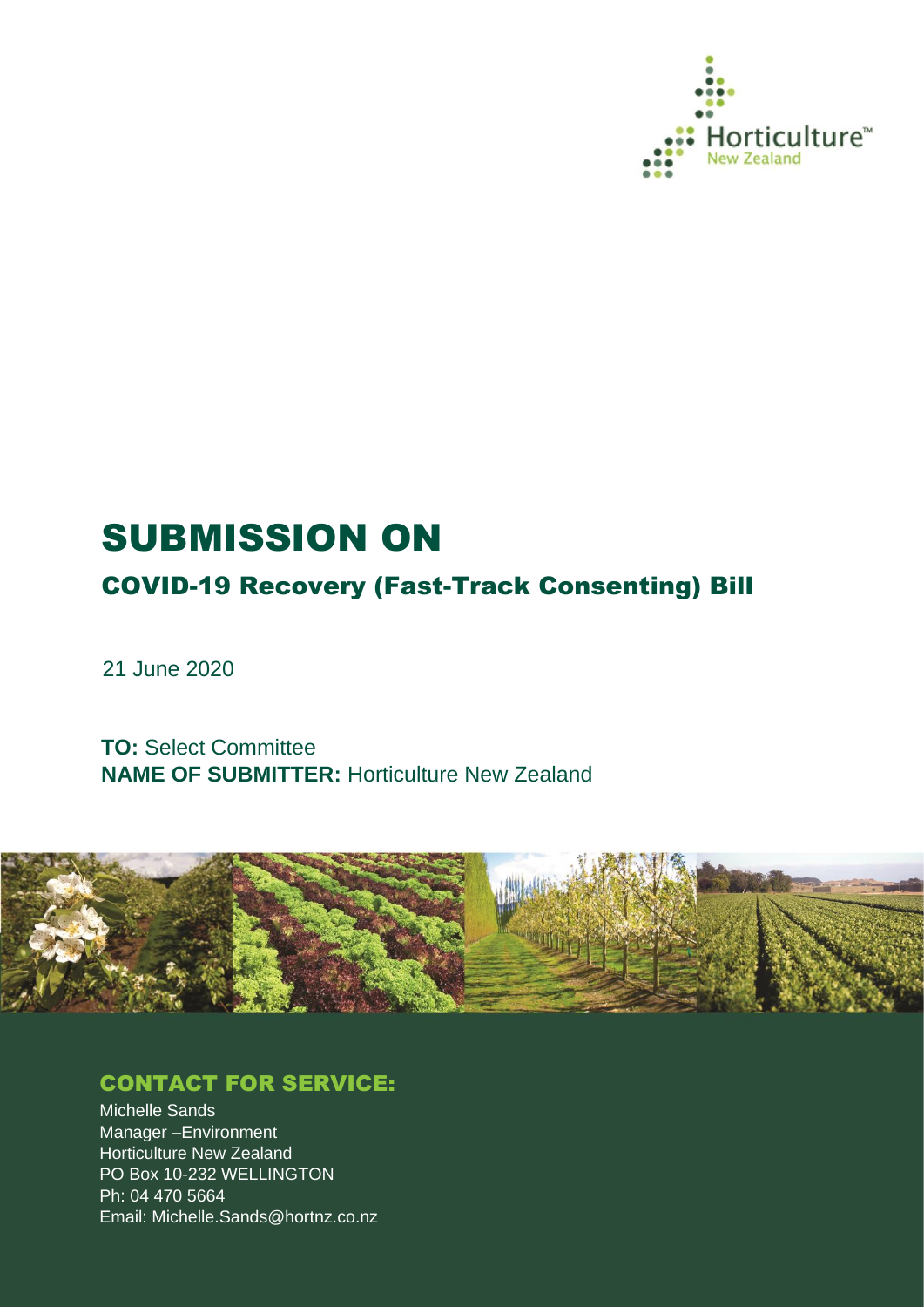#### **Introduction**

Horticulture New Zealand (HortNZ) thanks the Environment Select Committee for the opportunity to submit on this Bill and welcomes any opportunity to discuss our submission.

The details of HortNZ's submission are set out below.

### **Background to HortNZ**

HortNZ was established on 1 December 2005, combining the New Zealand Vegetable and Potato Growers' and New Zealand Fruitgrowers' and New Zealand Berryfruit Growers Federations.

HortNZ advocates for and represents the interests of 6000 commercial fruit and vegetable growers in New Zealand, who grow around 100 different crop types and employ over 60,000 workers. Land under horticultural crop cultivation in New Zealand is calculated to be approximately 120,000 hectares.

The horticulture industry value is \$6.39 billion and is broken down as follows:

| <b>Industry value</b> | \$6.39bn |
|-----------------------|----------|
| <b>Fruit exports</b>  | \$3.53bn |
| Vegetable exports     | \$0.70bn |
| <b>Total exports</b>  | \$4.2bn  |
| Fruit domestic        | \$0.88bn |
| Vegetable domestic    | \$1.28bn |
| <b>Total domestic</b> | \$2.15bn |

For the first time New Zealand's total horticultural produce exports in 2017 exceeded \$3.44bn Free On Board value, 83% higher than a decade before.

It should also be acknowledged that it is not just the economic benefits associated with horticultural production that are important. The rural economy supports rural communities and rural production defines much of the rural landscape. Food production values provide a platform for long term sustainability of communities, through the provision of food security.

HortNZ's mission is to create an enduring environment where growers thrive.

#### **HortNZ's Resource Management Act 1991 Involvement**

On behalf of its grower members HortNZ takes a detailed involvement in resource management planning processes around New Zealand. HortNZ works to raise growers' awareness of the Resource Management Act 1991 (RMA) to ensure effective grower involvement under the Act.

The principles that HortNZ considers in assessing the implementation of the RMA include:

- The effects based purpose of the RMA;
- Non-regulatory methods should be employed by councils;
- Regulation should impact fairly on the whole community, make sense in practice, and be developed in full consultation with those affected by it;
- Early consultation of land users in plan preparation;
- Ensuring that RMA plans work in the growers interests both in an environmental and sustainable economic production sense.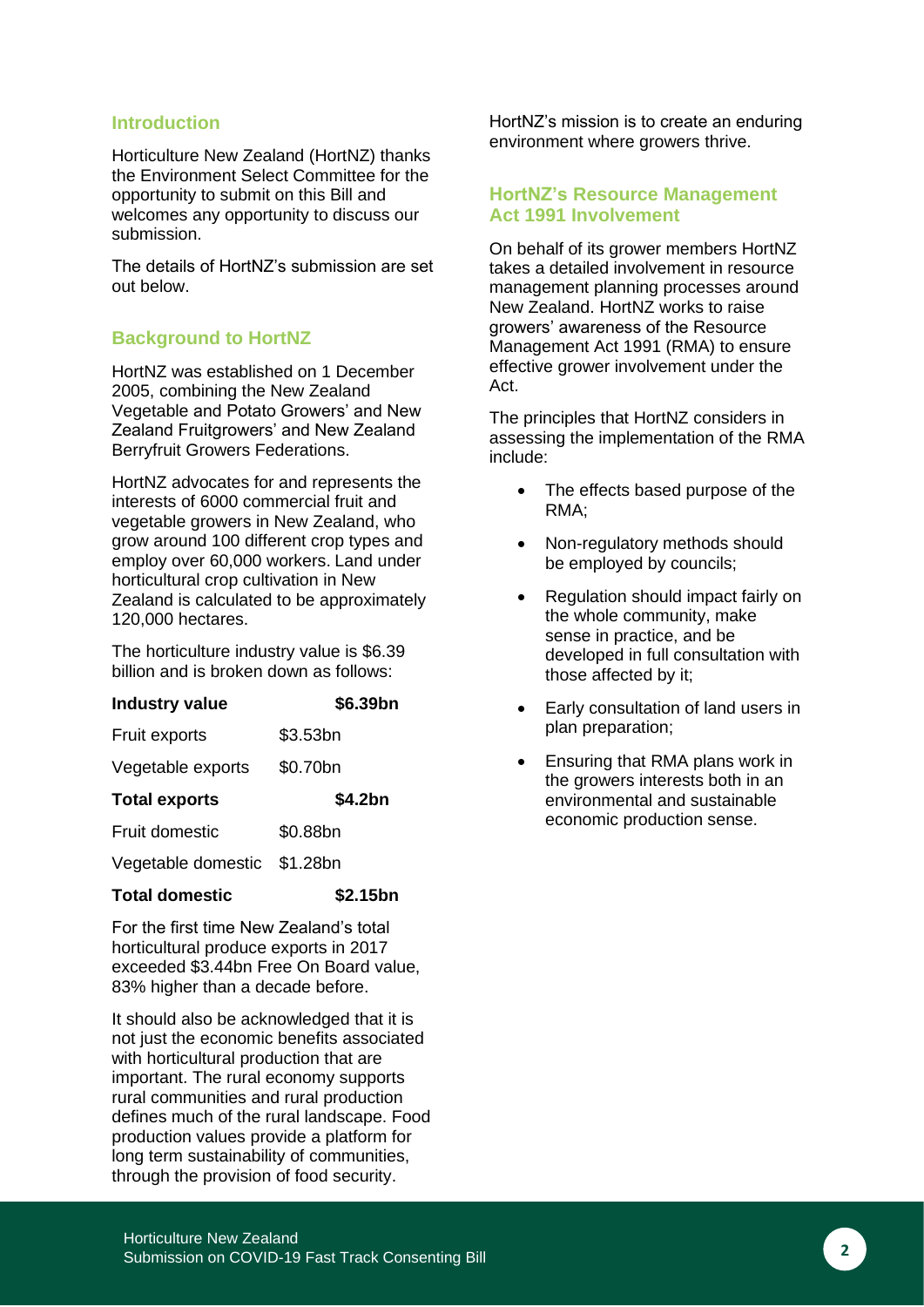# **Executive Summary**

- HortNZ supports the purpose and intent of the Bill.
- HortNZ strongly supports the inclusion of the Kopenui Water Storage Reservoir project and seek consideration of additional projects of this nature (and project that are not limited to Government projects).
- Seek to retain the referral pathway so that additional projects (including private projects) can be considered.
- When assessing whether a project is referred to a fast-track pathway, we seek that provisions (v) with regard to improving environmental outcomes, and (vii) with regard to climate change are retained.
- We support the use of an expert consenting panel as a pragmatic measure, provided provisions which ensure the panel has the relevant expertise is retained.
- HortNZ support the need for the expert consenting panel to consider regional and local planning documents, when making a decision.
- HortNZ supports the provisions within the Bill which ensure manner that is consistent with the principles of the Treaty of Waitangi and with Treaty settlements and enable iwi representation
- HortNZ seek that the scope of the Bill is widened to include other relevant legislation e.g. Wildlife Act, Building Act.
- HortNZ supports the two-year life of the Bill, recognising that there is a reasonable period of time required in order for the Bill to achieve the outcomes sought

## **Submission on COVID-19 Recovery (Fast-Track Consenting) Bill**

#### **Introduction**

- 1. The impact of Covid-19 on New Zealand and the horticulture sector has made a substantial and long-lasting impact. Horticulture is a very resilient industry and one that will play an important part in the Covid-19 recovery.
- 2. The horticulture has already employed a large number of out of work New Zealanders (particularly to meet the demands of peak harvest seasons) and strong growth of the industry will lead to sustainable employment opportunities for New Zealanders. Horticulture will continue to play a crucial role in the much-needed export-led recovery. The ability for the sector to grow is important, and requires business-certainty and confidence to continue to make investment decisions.
- 3. Not only is the Horticulture sector a key part of New Zealand's COVID-19 recovery; it is also a crucially important industry from the two important lenses of food security and climate change mitigation/adaptation.
- 4. Decisions made at a Central Government and local level must ensure that New Zealand can continue to grow enough fresh fruit and vegetables to feed a growing local population and to support export growth. Capitalising on opportunities within the sector will require am industry-led and government-enabled approach.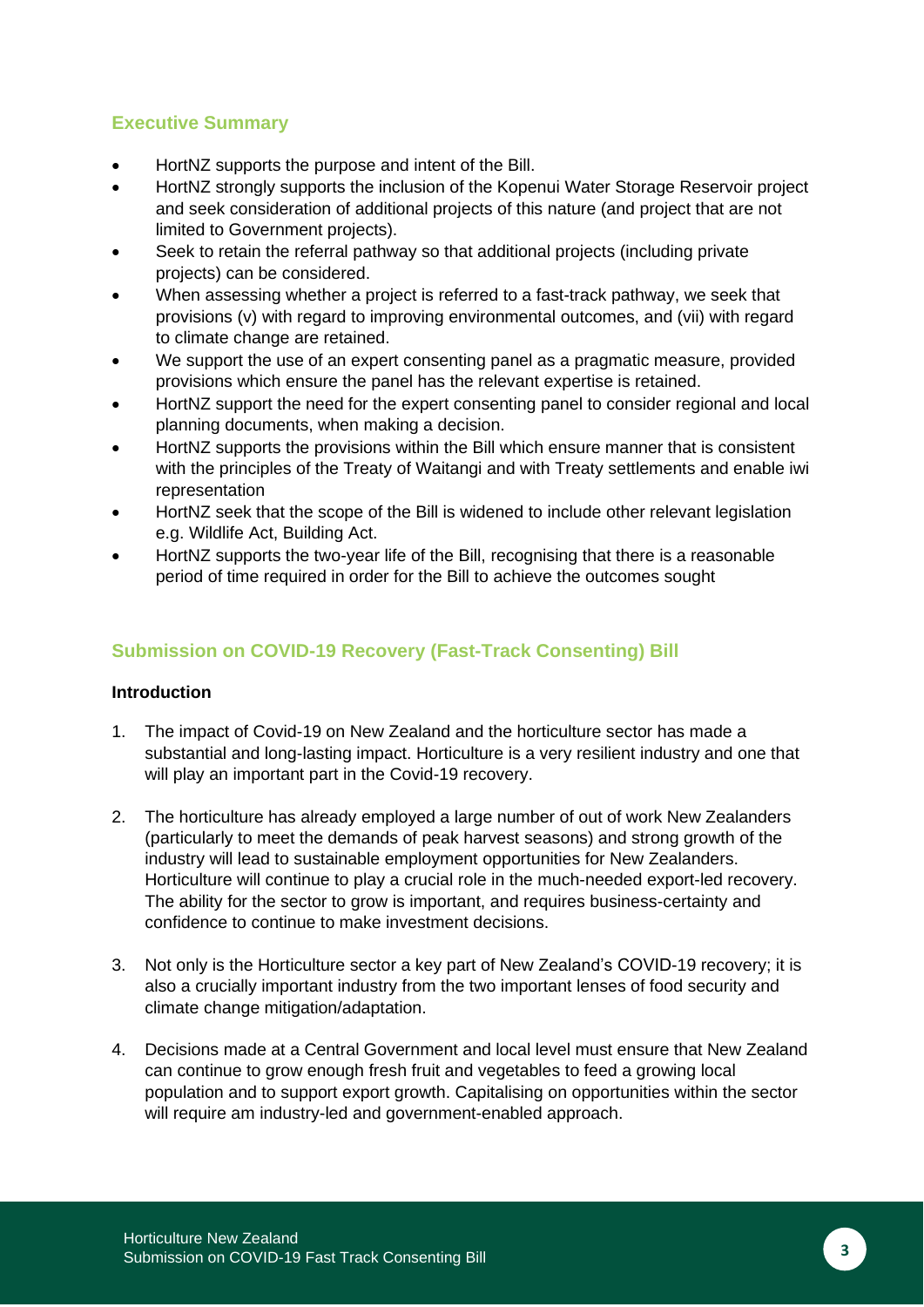5. This Bill is part of a broader recovery context - funding and training opportunities also need to be aligned and enabled to realise the benefit from the employment opportunities presented by the legislation.

#### **Purpose of the Bill**

- 6. HortNZ support the intent of the Bill to promote employment growth to support New Zealand's recovery from the economic and social impacts of COVID-19 and to support the certainty of ongoing investment across New Zealand, while also continuing to promote the sustainable management of natural and physical resources.
- 7. While not necessarily needing to be articulated within this clause, we also think that it is important that fast-tracked projects generally align with the Government's objectives for economic, environmental and social wellbeing.

#### **Listed projects**

- 8. The Bill lists 11 Government-led projects which that will progress first through the alternative consenting pathway and have a high level of certainty of being approved.
- 9. HortNZ strongly supports the inclusion of the Kopenui Water Storage Reservoir project which will support the development of Northland's agriculture and horticulture sector and provide drinking water for Kaikohe. New Zealand needs many more schemes like this, to support industries like horticulture and urban centres.
- 10. We note that this is the only project that has direct ties to the primary sector (with the remaining 10 projects being transportation of residential development related).
- 11. HortNZ would support expansion of the list of projects in the Bill, and these projects not being limited to Government-led projects.

#### *Water storage (public and private)*

- 12. If horticulture is to play a key role in New Zealand's post-COVID recovery, our industry needs secure access to water. A vital enabler of growth is a network of water storage and capture schemes around the country. A recent BNZ1 survey found that in terms of impacts to changes in farming systems, horticulture producers felt most strongly about the impacts of limits to source water (49%).
- 13. Water storage projects have multiple benefits, through providing for urban water supply, climate change mitigation and freshwater quality goals.
- 14. We seek that private water storage is also enabled through this legislation.

#### **Referred projects**

15. It is very important that there is a pathway for projects that are not listed within the Bill to be able to access a fast-tracked pathway, where doing so would contribute to supporting Covid-19 recovery. HortNZ seeks that a 'referred projects' pathway is maintained.

<sup>1</sup> https://www.bnz.co.nz/assets/bnz/business-banking/Agribusiness/pdfs/shift-happens-future-ofagribusiness-report-2020.pdf?6fc5b217e402e017886f9dd1f7953e3221dc3afb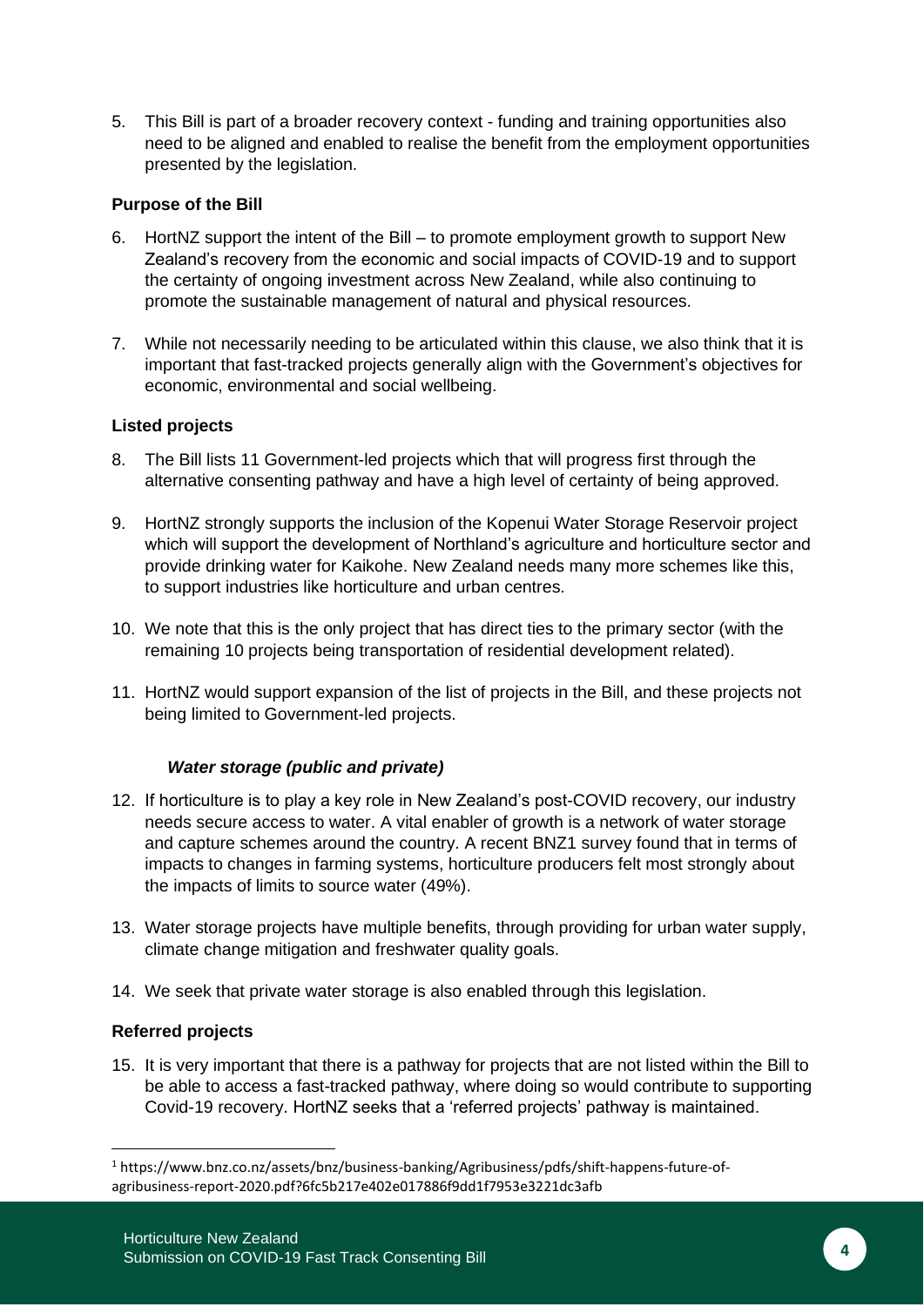- 16. Particularly, we see the following projects within the horticulture sector as being important to accommodate within the Bill:
	- Environmental restoration and on-farm environmental improvements (which could include projects at a catchment scale.
	- Projects such as water storage infrastructure, led by either Councils or private groups, as discussed above.
	- Projects that assist with transition to a lower emissions economy and managing impacts on freshwater.
- 17. We support this process being available to projects at any scale, and to both public and private projects.
- 18. When deciding whether a project will be referred to a fast-track consenting pathway, the Minister may consider any or all of the following matters:
	- *a) the project's economic benefits and costs for people or industries affected by COVID-19:*
	- *b) the project's effect on the social and cultural wellbeing of current and future generations*
	- *c) whether the project would be likely to progress faster by using the processes provided by this Act than would otherwise be the case:*
	- *d) whether the project may result in a public benefit by, for example,*
		- *i. generating employment:*
		- *ii. increasing housing supply:*
		- *iii. contributing to well-functioning urban environments:*
		- *iv. providing infrastructure in order to improve economic, employment, and environmental outcomes, and increase productivity:*
		- *v. improving environmental outcomes for coastal or freshwater quality, air quality, or indigenous biodiversity:*
		- *vi. minimising waste:*
		- *vii. contributing to New Zealand's efforts to mitigate climate change and transition more quickly to a low-emissions economy (in terms of reducing New Zealand's net emissions of greenhouse gases):*
		- *viii. promoting the protection of historic heritage:*
		- *ix. strengthening environmental, economic, and social resilience, in terms of managing the risks from natural hazards and the effects of climate change:*
	- *e) whether there is potential for the project to have significant adverse environmental effects:*
	- *f) any other matter that the Minister considers relevant.*
- 19. HortNZ supports this list of considerations specifically (v) with regard to improving environmental outcomes, and (vii) with regard to climate change – and we seek that these provisions be retained.
- 20. When considering an application for a fast-tracked process, the Minister must copy the application and invite comments from the relevant local authorities and the relevant Ministers (and may invite comment from any other person). The list of relevant Ministers does not include the Minister of Primary Industries. While the catch-all in (6)(n) means that any other Portfolio may be considered, we consider that it would be appropriate to include the Minister of Primary Industries in this list, anticipating that projects will also relate to the primary sector.

#### **Works on infrastructure**

21. We do not object to permitted activity status for certain work undertaken by NZTA, Kiwirail and Kāinga Ora–Homes, and Communities proposed under this Bill. However, in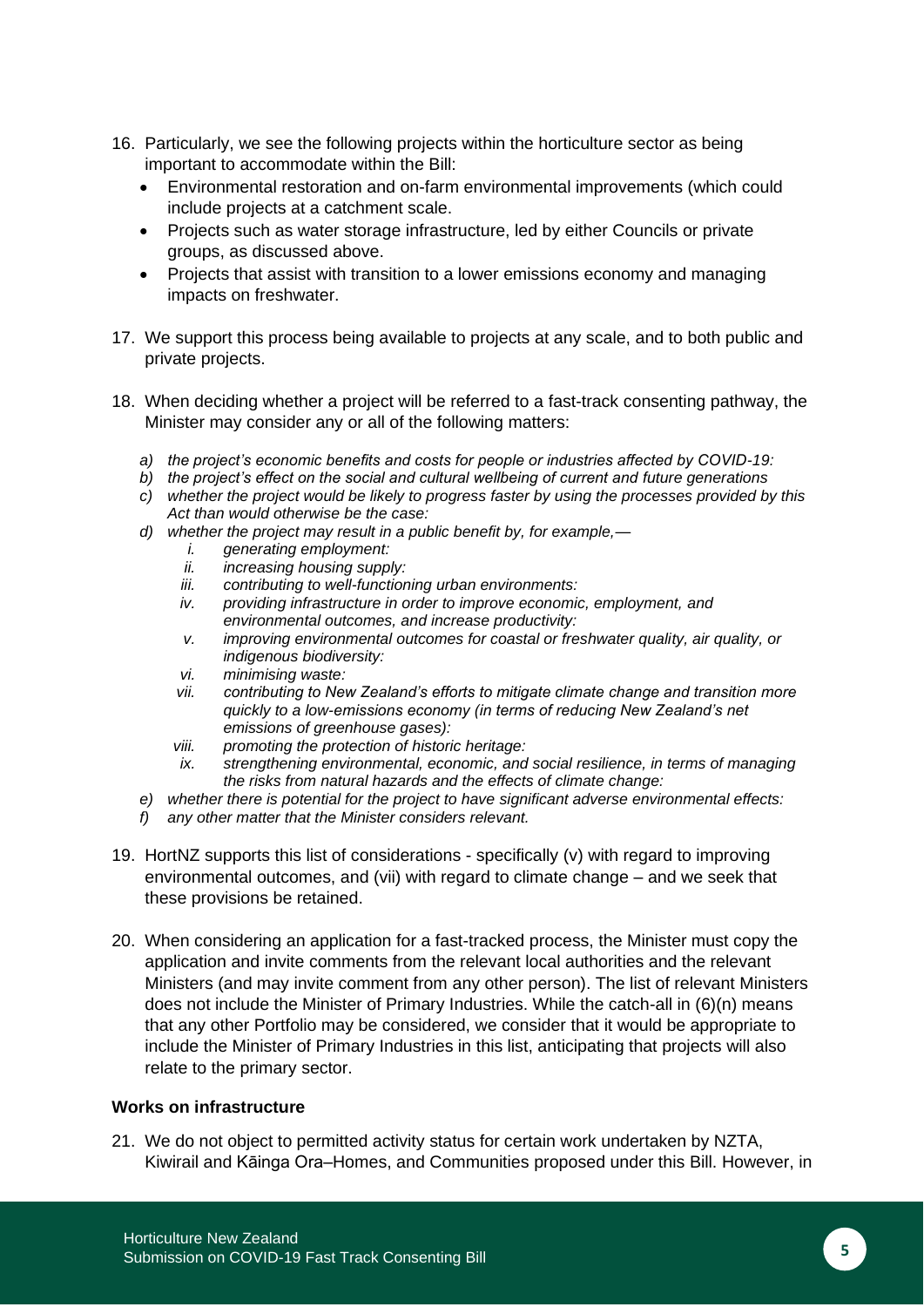our view, the permitted activity standard must consider and mitigate effects on highly productive land.

#### **Expert consenting panel processes**

- 22. We support the use of an expert consenting panel as a pragmatic measure and the requirement in clause 8 that collectively the panel must have the knowledge, skills, and expertise relevant to resource management issues, technical expertise relevant to the project and expertise in tikanga Māori and mātauranga Māori. This is critical to quality of decision making, particularly when there is very limited participation or rights of appeal in the in the fast-track process.
- 23. In making a decision on an application the panel will be required to apply Part 2 of the RMA alongside the purpose of the Act; act consistently with the principles of the Treaty of Waitangi and any relevant Treaty settlements, and have regard to relevant plans, regional and national policy statements, and other documents, similar to the way that a decision-maker would under the RMA.

#### **Treaty of Waitangi and iwi representation**

- 24. HortNZ supports the provisions within the Bill which ensure manner that is consistent with the principles of the Treaty of Waitangi and with Treaty settlements and enable iwi representation.
- 25. We also note that Maori horticultural development presents an opportunity to meet the purpose of the Bill and many of the criteria listed above; these projects should be encouraged and facilitated.

#### **Scope of the proposed Bill**

- 26. The Bill only extends to granting RMA equivalent resource consents, and not to other approvals required under other legislation, such as the Wildlife Act or the Building Act.
- 27. HortNZ seek that the scope of the Bill is widened to include other relevant legislation, particularly for smaller scale projects that may be deemed permitted under the RMA, but still require approvals under other process such as the Wildlife Act.

#### **Public participation and appeal rights**

28. HortNZ strongly support public participation and appeal rights in decision making. We accept the limited opportunities for public participation and appeal with this Bill for finite period to respond to the extraordinary circumstances of the COVID19 recovery.

#### **Two-year duration of the Bill**

29. The Bill includes a 'sunset clause' meaning it will be repealed two years from enactment. HortNZ supports the two-year life of the Bill, recognising that there is a reasonable period of time required in order for the Bill to achieve the outcomes sought. We agree that Orders in Council developed under this legislation (before the self-repeal date) would continue to have effect, as required.